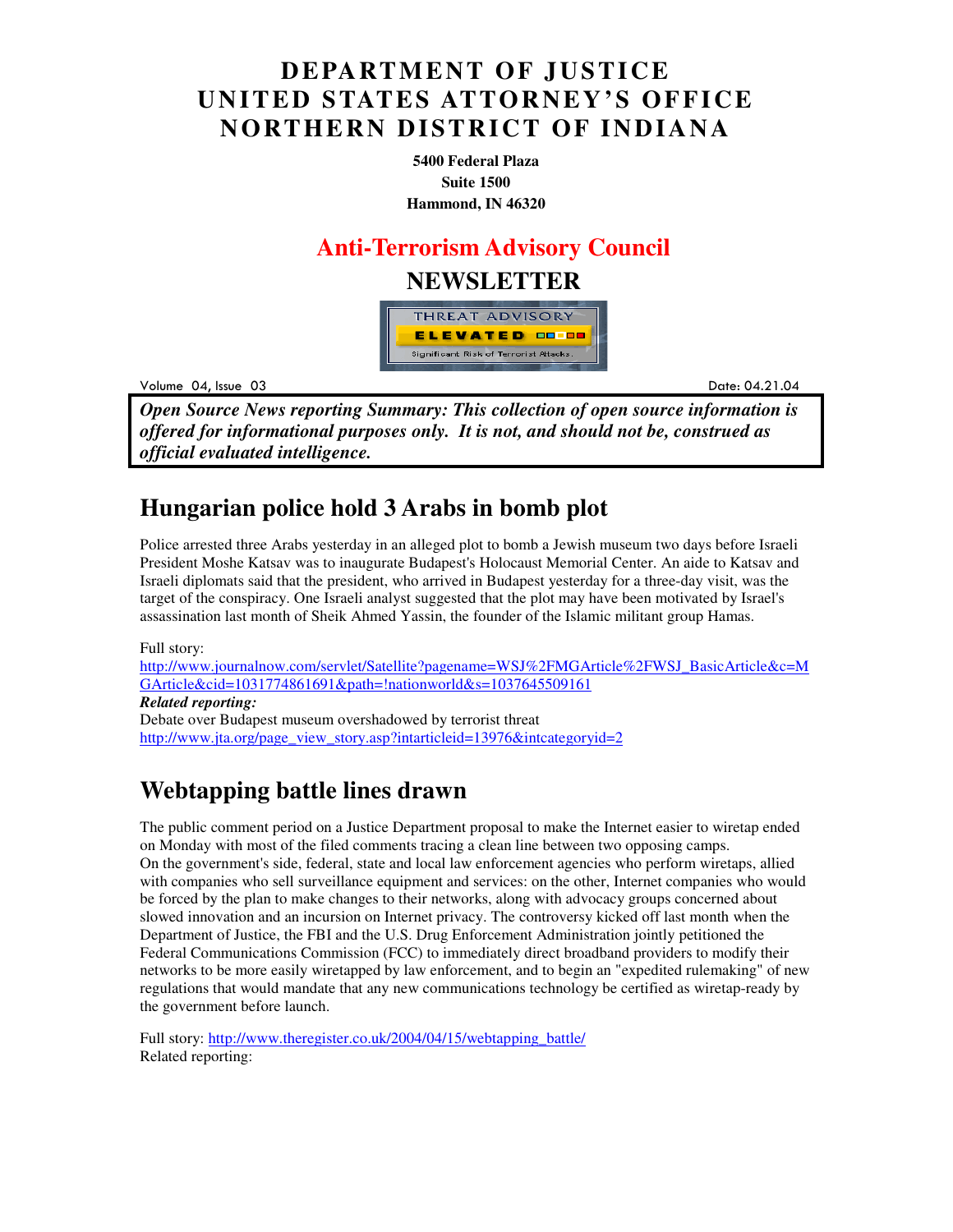## **Terror surveillance warrants up 85 pct.**

The number of secret surveillance warrants sought by the FBI has increased 85 percent in the past three years, a pace that has outstripped the Justice Department's ability to quickly process them. Even after warrants are approved, the FBI often does not have enough agents or other personnel with the expertise to conduct the surveillance. The FBI still is trying to build a cadre of translators who can understand conversations that are intercepted in such languages as Arabic, Pashto and Farsi.

Full story: http://www.miami.com/mld/miamiherald/news/politics/8440204.htm?1c

# **U.S. identifies front companies for Saddam Hussein regime**

The U.S. Treasury Department has designated eight companies and five associated individuals as fronts for Iraq's former Ba'athist regime. According to an April 15 press statement, the companies and individuals "were procuring weapons, skimming funds, operating for the Iraqi Intelligence Service, and doing business in support of the fallen Saddam Hussein regime." Deputy Assistant Treasury Secretary for Terrorist Financing and Financial Crimes Juan Zarate said, "We are unmasking the financial façade of the former Iraqi regime. Hussein and his cronies used a global network of agents and businesses to pilfer from the Iraqi people and to underwrite their tyranny."

Full story and text of Samuel Bodman's remarks and the Treasury Department press release: http://www.noticias.info/Asp/aspComunicados.asp?nid=22114&src=0

# **Iran gets its hands dirty**

It took a hail of bullets into the car of Iranian envoy Khalil Naimi in Baghdad on Thursday to jeopardize Tehran's attempts to become an influential mediator in Iraq, with the strong hope of seeing itself removed from George W Bush's "axis of evil". Press and cultural attache Naimi died instantly when the car in which he was traveling near the Iranian embassy was raked by three heavily-armed men. Against all odds, Iran had embarked on an unlikely diplomatic mission to get the American "Satan" out of its difficulties in Iraq.

Full story: http://www.atimes.com/atimes/Middle\_East/FD17Ak03.html

## **Trials and Terrors**

This week saw the start of yet another nationally watched terror trial—of University of Idaho grad student Sami Omar Al-Hussayen, charged with three counts of supporting terrorism and miscellaneous visa violations. Al-Hussayen is accused of using his computer to help funnel \$300,000 to terrorist organizations and using the Web to advocate violence against Americans. The real question at the core of the Al-Hussayen trial is the same question that plagues the other big terror trials that have occurred since 9/11: Is this really the best way to stop terror?

Full story: http://slate.msn.com/id/2098948/

## **Suspicious items keep team on edge**

The mail facility at Reagan National Airport shut down for 90 minutes last month after a grainy, green powder spilled from a package from Ethiopia, raising fears of a biological hazard. It turned out to be ground-up dried peas. A suburban Metro station was shut down recently after something mushy was spotted there. It was chicken and brown rice. A few weeks ago, traces of a white substance were found on a package at the Pentagon, triggering concern. An analysis revealed the mystery material was Alfredo sauce. Since the deadly anthrax mailings 2½ years ago, the FBI's National Capital Response Squad has responded to thousands of false alarms involving suspicious substances or packages. Lately, the squad has handled an average of five to 10 incidents a week, but the numbers can jump much higher, often depending on events at home or abroad.

Full story: http://www.twincities.com/mld/twincities/news/nation/8451992.htm?1c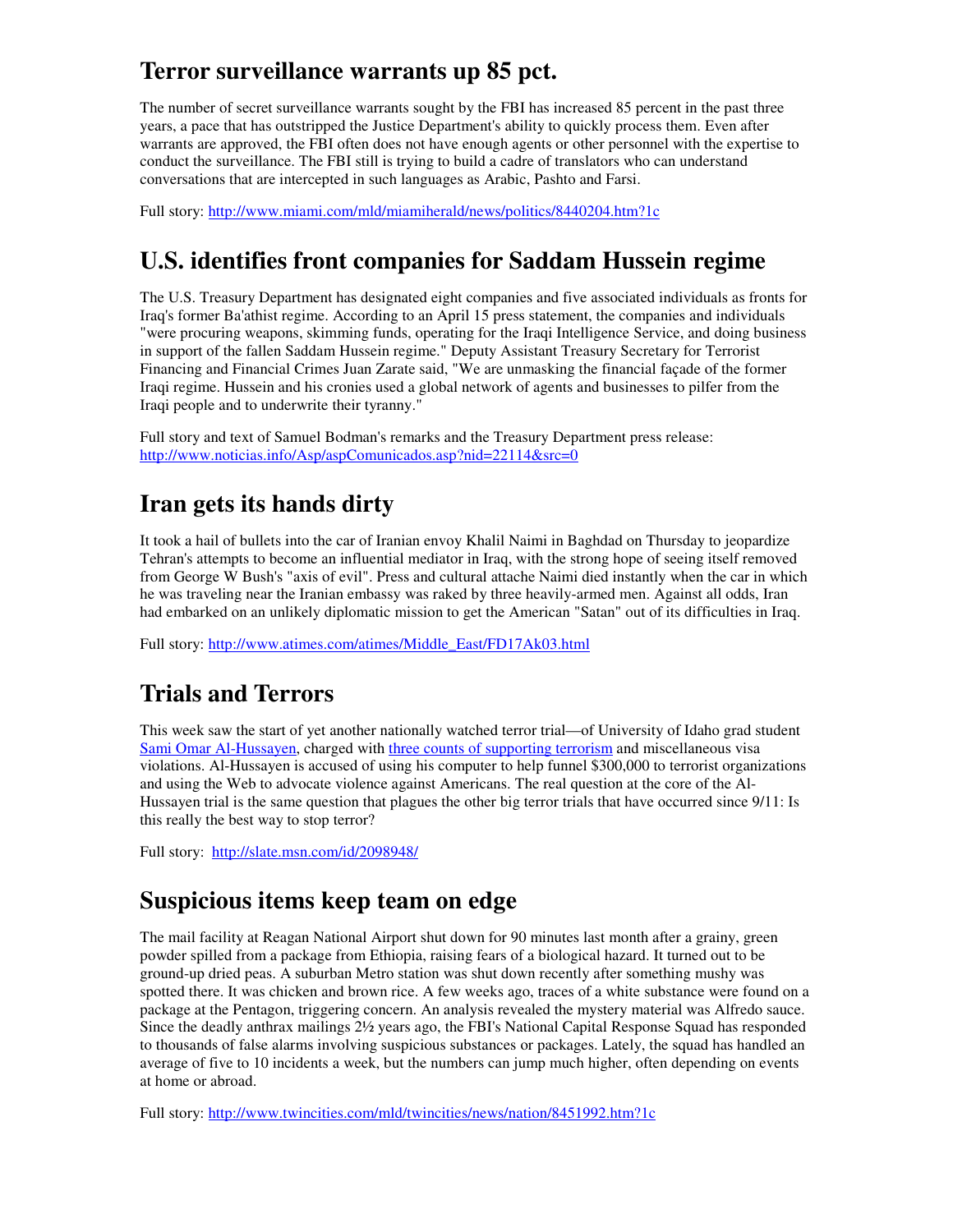# **Weapons search in San Leandro Rocket launchers sought in warehouse**

Investigators from a dozen federal, state and local agencies raided a sprawling warehouse complex near Oakland International Airport on Friday, looking for items that included devices used to launch rockets from vehicles. The exact nature of the investigation and the evidence being sought at the complex in San Leandro was not known because the federal search warrant used to conduct the raid was filed in U.S. District Court under seal. The search is expected to continue today. However, U.S. Magistrate Edward Chen, the judge who signed the warrant earlier in the week, told The Chronicle: "The warrant was for a bunch of devices for rockets that could be launched from military vehicles and (for) some M-16s," semiautomatic assault rifles used by the U.S. military. "Not your typical thing to have in San Leandro,"

Full story: http://www.sfgate.com/cgi-bin/article.cgi?file=/c/a/2004/04/17/MNGLO66QR71.DTL

## **War protesters close federal building**

Sixteen anti-war protesters were arrested Thursday after staging a "die-in" inside the lobby of the Ronald V. Dellums Federal Building to protest spending tax money to pay for the Iraqi occupation and aid to Israel. Following a rally featuring speeches, slogans and colorful banners outside the federal building in downtown Oakland, a group of protesters chanting slogans and clutching tax forms smeared with red paint locked arms and laid down in a circle inside the lobby. As private security guards rushed to lock the doors to the federal building on Clay Street, the crowd, which swelled to about 300, pounded on the glass entryway chanting, "Occupation is a crime from Iraq to Palestine." The protest shut down the federal building for several hours and frustrated dozens of people who had appointments Thursday afternoon with federal agencies, as well as last-minute tax-filers in need of forms and other help.

Full story: http://www.timesstar.com/Stories/0,1413,125~1486~2087970,00.html

#### **U.S. concerned over terrorist threats during election season**

Federal Bureau of Investigation (FBI) Director Robert Mueller said the nation is bracing for possible terrorists attacks occurring during the election season, the Associated Press reported 18 April. "We understand that between now and the election, there is a window of time in which terrorists may well wish to influence events, whether it's in the United States or overseas," he said. Speaking to Fox News Sunday on 18 April, National Security Advisor Condoleezza Rice reiterated Mueller's assessment saying, "terrorists might have learned, we hope, the wrong lesson from Spain," referring to the surprising defeat of incumbent Spanish Prime Minister, Jose Maria Aznar. Mueller also indicated that terrorists are likely changing their tactics to focus away from fortified targets such as airports and are also turning to the recruitment of individuals who would be less likely to draw suspicions. Neither official indicated what areas would be of particular concern or vulnerability. However, the FBI and Department of Homeland Security issued a memo late March that warned of possible terrorist attacks on the nation's rail systems and mass transit.

#### *ANALYSIS:*

The revelation by Mueller and Rice is not entirely surprising given the impact and effect of the March Madrid train bombings and the subsequent Spanish elections. Although there are various interpretations of why the elections proceeded in the manner which they did, authorities mostly agree that terrorists view the event as a victory: the disruptive attacks seeming to influence the political sphere of Spain. Anzar admitted to Fox News that he had warned both President Bush and British Prime Minister Tony Blair to be "extremely careful before elections… and to be very vigilant." Mueller identified Boston and New York City as of particular concern since they be hosting the Democratic and Republican National Conventions, respectively.